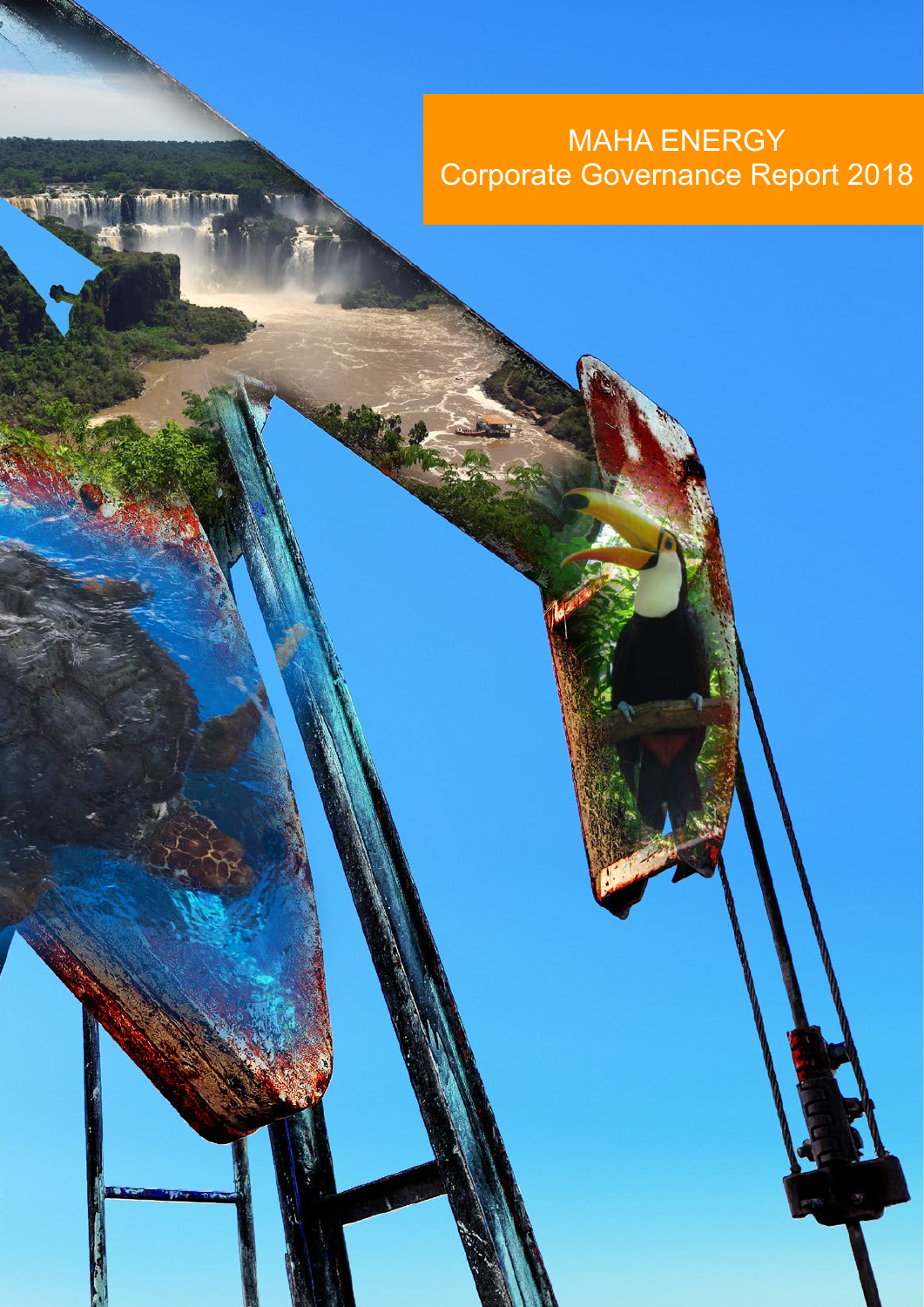## **Corporate Governance Report**

**Maha Energy is committed to a corporate governance frame work that ensures its business is operated ethically and responsibly in accordance with best practices for Companies of a similar size and scope and seeks to ensure the interests of shareholders, management and the Board of Directors remains aligned.** 

This report will outline and report on the corporate governance practices and systems of the Company through which owners, directly or indirectly, control a company. The shares are listed on Nasdaq First North (MAHA-A) and the Maha Secured Bonds 2017-2021 are listed on Nasdaq OMX (MAHA 101), both in Stockholm. As the Company is not formally required to follow the Swedish Code of Corporate Governance (the "Code"), this 2018 Corporate Governance Report is submitted in accordance with the Swedish Annual Accounts Act. It explains how Maha has conducted its corporate governance activities during 2018. The Company is not aware of any deviations from Annual Accounts Act, Nasdaq Stockholm's rule book for issuers, recommendations from the Swedish Securities Council, decisions from Disciplinary Committee at Nasdaq Stockholm or statements from the Swedish Securities Council.

## **Regulatory Framework**

The Company observes good corporate governance practices in accordance with the laws and regulations of Swedish legislation, and the Company's own Articles of Association and policies. The Company issues Annual Consolidated Financial Statements and interim reports in accordance with the International Financial Reporting Standards (IFRS), as adopted by the EU, and Swedish Annual Accounts Act.

## *The external regulations and laws governing the Company include:*

- Swedish Companies Act
- Accounting legislation (e.g. Swedish Accounting Act, Swedish Annual Accounts Act and IFRS)
- Nasdaq Stockholm's rule book for issuers

#### *The Company's internal corporate governance instruments include:*

- **Articles of Association**  these contain customary provisions regarding the Company's governance and do not contain any limitations as to how many votes each shareholder may cast at Shareholders' Meetings, nor any special provisions regarding the appointment and dismissal of Board members or amendments to the Articles of Association
- **Instructions and Rules of Procedure for Financial Reporting, the Managing Director and the Board of Directors as approved by the Board of Directors (the**  "Board") – see section "The Board and its Function" below
- **Maha Group polices such as Anti-corruption Policy, HSE Policy, Insider Policy, Code of Business Conduct and Ethics** — dedicated group policies, procedures and quidelines have been developed to outline specific rules and controls. The policies, guidelines and procedures cover areas such as Operations, Accounting and Finance, Health, Safety and Environmental, Environment, Anti-

Corruption, Human Rights, Information Systems, Insider Information and Corporate Communications and are continuously reviewed and updated as and when required

• **Board Committee Terms of Reference, Mandates and Policies** – see section "The Board and its Function" below

The Company regularly seeks advice from its legal counsel, Setterwalls Advokatbyra AB (Stockholm), and Certified Advisor FNCA Sweden AB (Stockholm) on corporate governance matters.

#### **Shareholders**

The Company's shares (MAHA-A) are traded on Nasdaq First North and the Company's Secured Bonds 2017-2021 (MAHA 101) are traded on Nasdaq OMX. At year-end 2018 the share capital amounted to TSEK 453,326, represented by 98,369,050 shares, of which 90,259,168 were Class A shares and 8,109,882 were class B shares. In addition, there were an additional 50,000 convertible class C2 shares. The class A and B shares have one (1) vote per share whereas the class C2 shares have two-tenths (2/10) votes per share. Kvalitena AB is the only shareholder with a holding in excess of 10 percent of shares and votes, with a holding of approximately 21 million shares representing a 21.8 percentage of shares and votes. For further information on share, share capital and shareholders (see section "The Maha Share").

#### **Annual General Meeting**

The Annual General Meeting ("AGM") must be held within six (6) months of the close of the fiscal year. The Company calls the meeting through announcements in Swedish Official Gazette, Svenska Dagbladet and its website. All shareholders who are listed in the share registry on the record date, and who have notified the Company of their participation in due time, are entitled to participate in the AGM. Shareholders of Class A, B and C2 shares are entitled to exercise their respective voting rights in accordance with the description above (Shareholders). Under the Articles of Association and Swedish law, the AGM must address those matters listed below marked with "\*". The 2018 AGM (in compliance with the Articles of Association and Swedish laws) was held in Stockholm on May 30, 2018. Seventeen (17) shareholders were represented at the AGM, representing 43.05 percent of the votes and share capital in the Company. The submissions and resolutions passed by the 2018 AGM included the following:

- Submission of the annual report and the auditor's report and the consolidated financial statements and the auditor's report on the group\*;
- Approval of administrative matters concerning the  $AGM^*$ ;
- Resolution in respect of adoption of the profit and loss statement and the balance sheet and the consolidated profit and loss statement and the consolidated balance sheet\*:
- Resolution in respect of the members of the Board and the Managing Director's discharge from liability\*;
- Determination of the number of members of the Board and the number of auditors and, where applicable, deputy auditors;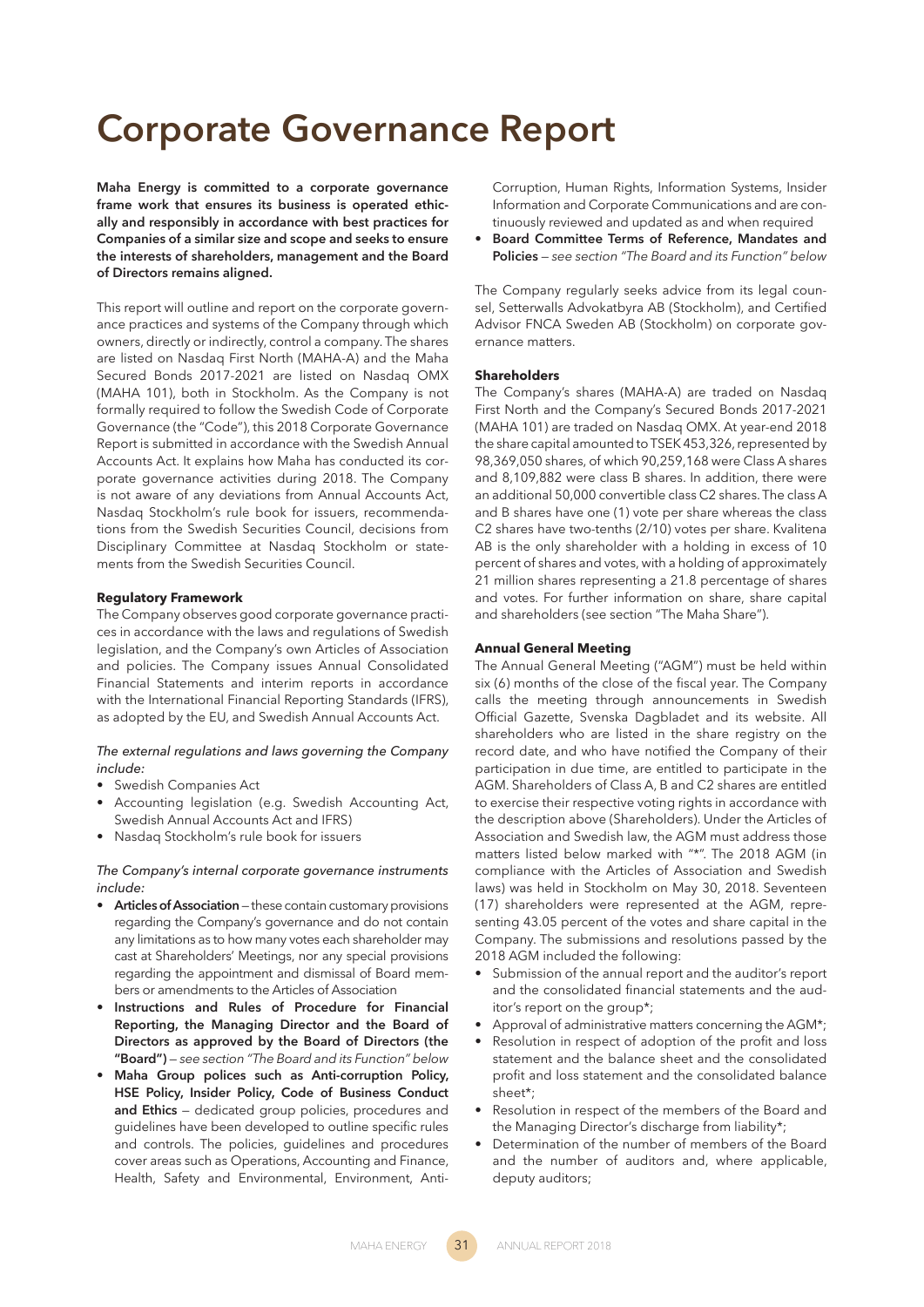- Determination of the fees payable to the members of the Board and the auditors\*;
- Election of members of the Board, auditors and, where applicable, deputy auditors\*;
- Resolution regarding principles for the appointment of and instructions regarding a Nomination Committee (see below)\*:
- Resolution regarding an incentive program and issuance of warrants (LTIP) (see below);
- Resolution regarding authorisation for the Board to increase the share capital by up to 10%. The board of directors was authorized to resolve on issuance of new shares, warrants and/or convertible debentures during the period until the next annual general meeting and at one or more occasions.

## **Nomination Committee and its Function**

In accordance with the Nomination Committee process approved by the 2018 AGM, the Nomination Committee for the 2019 AGM consists of members appointed by three (3) of the largest shareholders of the Company based on shareholdings as at 30 September 2018 and the Chairman of the Board. The names of the members of the Nomination Committee were announced and posted on the Company's website on 22 October 2018 (within the time frame of six (6) months before the AGM as prescribed by the Code).

#### *The Nomination Committee for the 2019 AGM consists of:*

- Harald Pousette, appointed by Kvalitena AB
- Lars Carnestedt, appointed by Nerthus Investments Ltd.
- John Patrik Lindvall, appointed by Jonas Lindvall
- Wayne Thomson, Chairman of the Company's Board

The Nomination Committee for the 2019 AGM is currently completing its mandate. The Nomination Committee Report, including the final proposals to the 2019 AGM, is published on the Company's website at the same time the

Notice of the AGM is given. The Nomination Committee has met and conferenced 4 times during which all members attended or were in conference.

The Nomination Committee's purpose is to produce proposals for certain matters including, amongst others, the following (which will be presented to the 2019 AGM for consideration):

- AGM chairman
- Board Members
- Chairman of the Board
- Board fees and remuneration for committee work allocated to each member
- Auditors and auditor's fees

The work of the Nomination Committee includes evaluation of the Board's work, competence and composition, as well as the independence of the members. The Nomination Committee will also consider criteria such as the background and experience of the Board, and evaluate the work completed by it in formulating is recommendations.

## **The Board and its Function**

## *Board of Directors*

Pursuant to the Company's Articles of Association, the Board shall consist of not less than three (3) and not more than seven (7) ordinary members, without any deputy members. There are no specific stipulations in the Company's Articles of Association on how the board members should be assigned or dismissed. Currently, the Company's Board consists of four (4) ordinary members, appointed until the end of the next annual shareholders' meeting. The composition of the Board in the Company has not changed since the Company's 2018 AGM. The current Board is as follows Mr. Wayne Thomson (Chairman), Mr. Anders Ehrenblad, Mr. Jonas Lindvall and Mr. Harald Pousette (see bios in section "The Board of Directors and Management").

During 2018, the Board convened regularly. All members of the Board participated in each Board meeting.

|                        |                |                 |                      |                    |                                          | Independent<br>in relation to           |
|------------------------|----------------|-----------------|----------------------|--------------------|------------------------------------------|-----------------------------------------|
| <b>Member</b>          | <b>Elected</b> | <b>Position</b> | <b>Year of Birth</b> | <b>Nationality</b> | Independent<br>in Relation to<br>Company | the Company's<br>larger<br>shareholders |
| Wayne Thomson          | 2014           | Chairman        | 1951                 | Canadian           | Yes                                      | Yes                                     |
| Jonas Lindvall         | 2013           | Member          | 1967                 | Swedish            | <b>No</b>                                | N <sub>o</sub>                          |
| Anders Ehrenblad       | 2013           | Member          | 1965                 | Swedish            | Yes <sup>1</sup>                         | Yes                                     |
| <b>Harald Pousette</b> | 2017           | Member          | 1965                 | Swedish            | Yes                                      | <b>No</b>                               |

1 Anders Ehrenblad is the Deputy Managing Director of Maha Energy AB for Swedish law purposes and to ensure the Company has a signatory in *Stockholm, but performs no formal or informal management role*

#### **Rules of Procedure**

The Board's work is governed by the approved Rules of Procedure. The Board supervises the work of the Managing Director by monitoring the Company's operational and financial activities. The Board ensures that the Company's organisation, administration and controls are properly man-

aged. The Board adopts strategies and goals and provides review and approval of larger investments, acquisitions and disposals of business activities or assets. The Board also appoints the Managing Director and determines the Managing Director's salary and other compensation. The Chairman of the Board supervises the Board and is respon-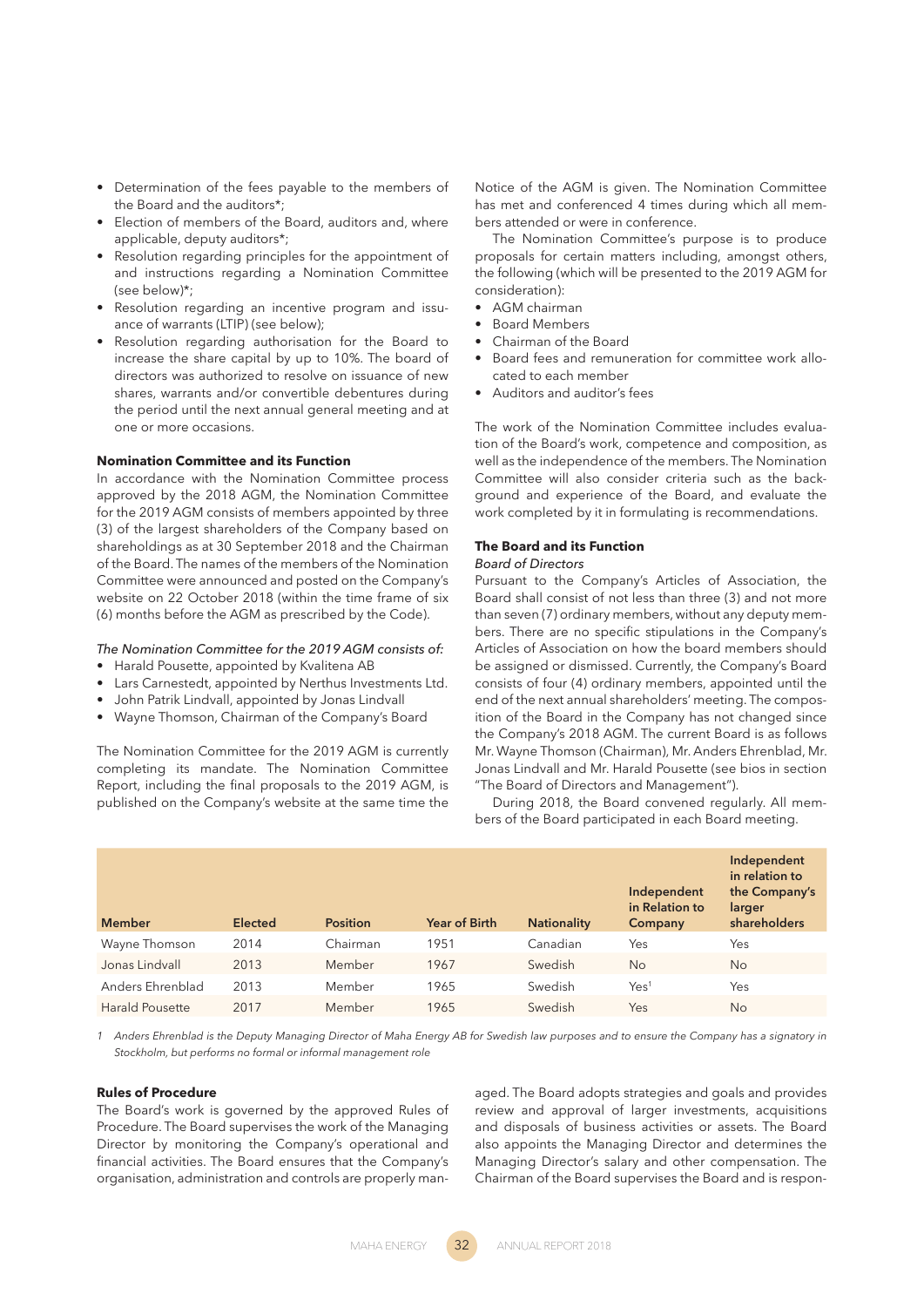sible for it functioning well. The Chairman, among other things, is regularly updated on the Company's operations, meets with the Managing Director and is responsible to

ensure information and documentation is provided by the Company to ensure high quality discussions and proper consideration of matters.

#### **Board's Yearly Work Cycle**



## **Board Committees**

In order to increase the efficiency of its work and enable a more detailed analysis of certain matters, the Board has formed committees: Audit Committee; Compensation, Corporate Governance and Disclosure Committee; and Reserves/HSE Committee. Committee members are appointed by the Board within the Board members up to the next AGM. The Committee's duties and authorities are governed by those Mandates, Policies and Terms of Reference described below.

### *Audit Committee*

The Board established an Audit Committee just after the 2018 AGM for the period up to and including the 2019 AGM, consisting of Wayne Thomson as Chairman, Harald Pousette and Anders Ehrenblad. The previous Audit Committee (up to the 2018 AGM) was the same.

This Committee operates under the Company's approved Audit Committee Terms of Reference and Instructions of Financial Reporting. The Audit Committee convened regularly and its work focused on supervising the Company's financial reporting and assessing the efficiency of the Company's financial reporting process and internal controls, with a view to providing recommendations to the Board for its decision-making processes regarding such matters. The Chairman of the Audit Committee also liaises with: (a) the Group's statutory auditor as part of the annual audit process and reviews the audit fees, the auditor's independence and impartiality; and (b) the Company's CFO. The Audit Committee reports to the Board with recommendations on matters in its mandate and in particular the Q1 — Q4 Financial Statements and Management Report, the Year End Financials and the Annual Report.

## *Compensation, Corporate Governance and Disclosure Committee*

The Board established a Compensation, Corporate Governance and Disclosure Committee shortly after the 2018 AGM for the period up to and including the 2019 AGM, consisting of Harald Pousette as Chairman, Anders Ehrenblad and Wayne Thomson.

This Committee convened in conjunction with the Board meetings and was consulted regularly. This Committee is governed by the Compensation/Corporate Governance Committee Terms of Reference, the Disclosure Committee Mandate and Internal Disclosure Procedure.